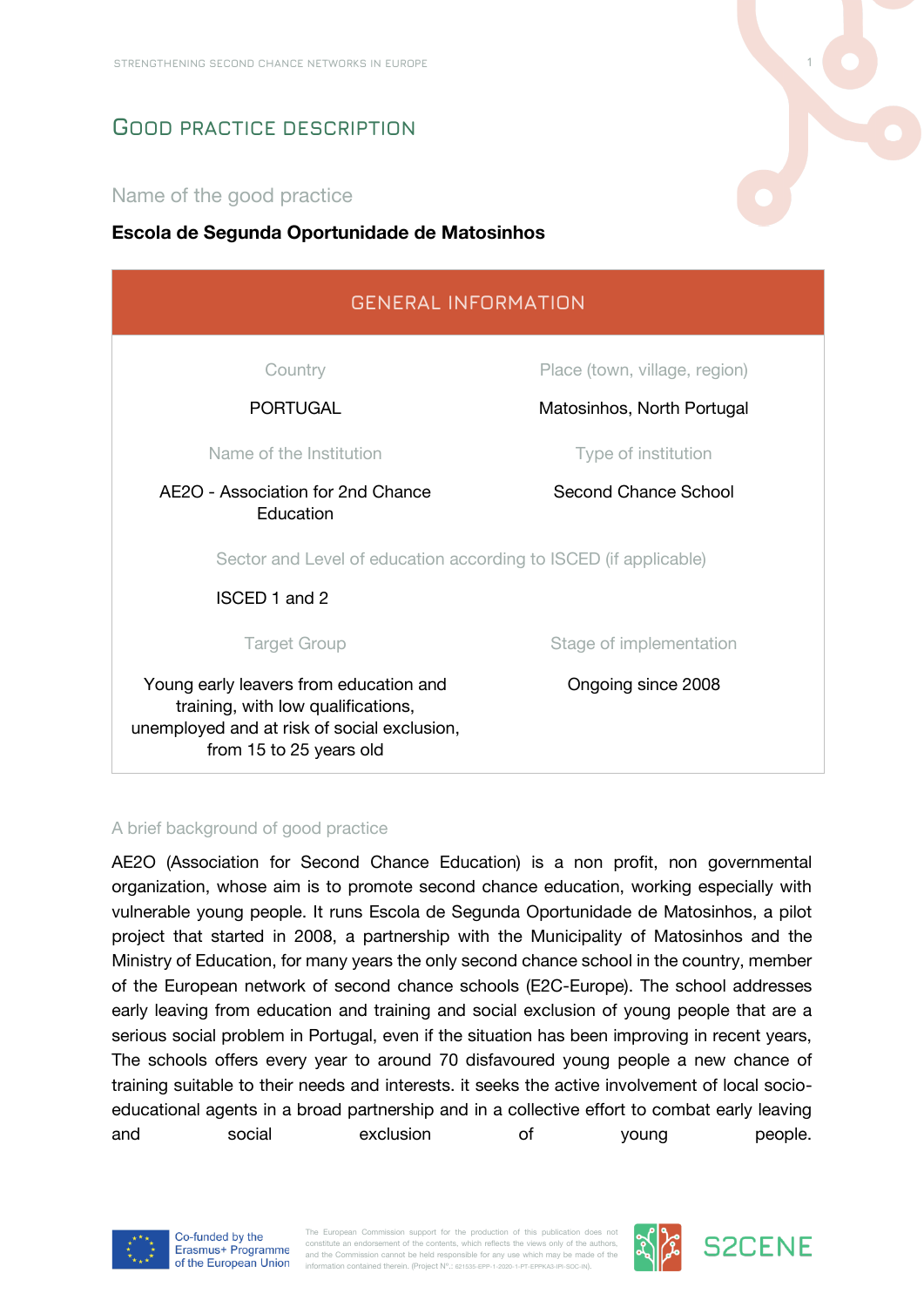#### Good practice description (aim and objectives; provided services – activities, approaches, methods)

Second Chance School Matosinhos (E2OM) works for the social inclusion of vulnerable young people, facilitating the transition from dropout situation to a successful integration in new training schemes, employment and citizenship. E2OM is a socio–educational provision addressing, full-time, young early leavers, with low qualifications, low-skilled, unemployed and at risk of social exclusion, creating conditions for the development of their processes of individual structuring, intervening in several relevant areas of the life of these young people - family integration, health, economic support, housing, and drug abuse, housing, employment. The school has 70 student places lasting one year, which can begin at any point in the year. Building up a portfolio of work leads to sixth or ninth grade school certification. The school's follows an holistic pedagogical approach through a "dynamic connection and combination between subjects". The students develop their own Individual Training Plans, combining vocational, artistic, school and personal and social skills. Personal and social education is developed in a cross cutting way through different media, in response to issues that arise within a group, individual or family setting. The school offers a positive environment and an arts based curriculum which attracts the attendance of these young people and encourages their learning, engaging with the realities of their lives accepting them as human beings with a potential to be developed. The training is organized in flexible workshops, throughout the day, in a similar schedule as a working place. All young people attending the school are integrated in pathways of academic and vocational certification. The intervention of E2OM is developed in four core areas: vocational training, art training, personal and social development, and 6 and 9 grade school extensive school certification.

Results (developed skills and attitudes; good practice's impact on the participants' life, professional realization, health, self-confidence, motivation to learn, etc.).

#### Evidence of effectiveness of the practice

Along 14 years of daily work, 856 young people attended the school, 63% boys, 37% girls and 794 young people were integrated in certification pathways. 62% of the young people completed their school certification of 6th or 9th grade. 15% didn't complete the program and 9% follow to employment or continuing training. The positive exit of young people that attended the school is 77%, meaning that the experience of the school had a positive impact in their life.



The European Commission support for the production of this publication does no constitute an endorsement of the contents, which reflects the views only of the authors and the Commission cannot be held responsible for any use which may be made of the information contained therein. (Project Nº.: 621535-EPP-1-2020-1-PT-EPPKA3-IPI-SOC-IN).



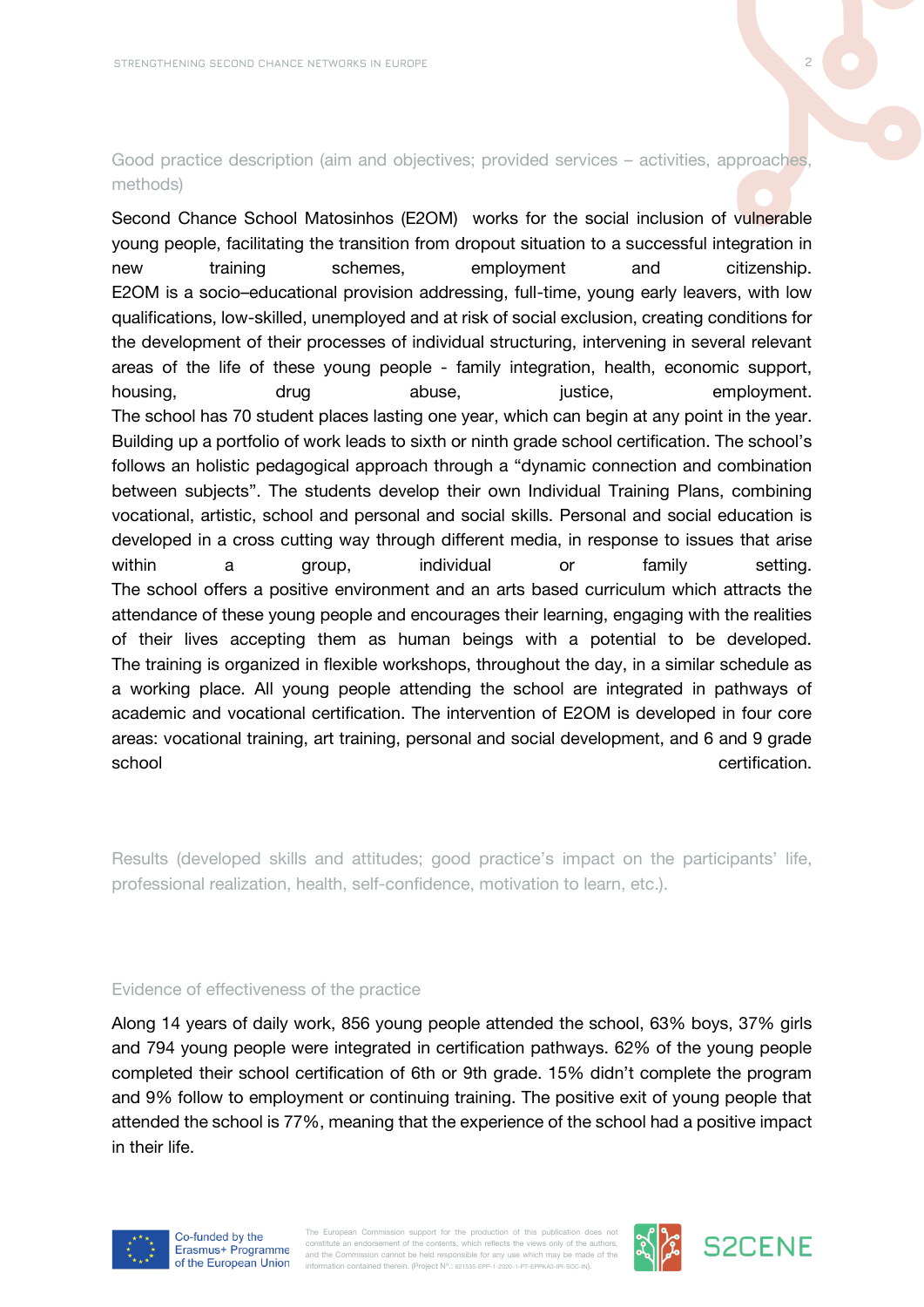Factors and conditions for the successful implementation of the good practice

# Evaluation of the practice

A series of evaluation of the measure has been conducted, along the years. The school was first part of the internacional report, Educación Emocional y Social - Análisis Internacional, of Fundation Marcelino Botín, Barcelona, in 2011 and than included as a case study in the 2013 'Preventing Early School Leaving in Europe – Lessons Learned from Second Chance Education' study on second chance education. In 2015, was identified as a good practice in Eurydice and Cedefop Report "Tackling Early Leaving from Education and Training in Europe: Strategies, Policies and Measures, and later included on the VET tool kit of CEDEFOP, the EU agency for vocational training. All these studies focused on success factors and gathered monitoring data, including fact-finding visits and qualitative interviews with students, teachers, management and support staff. Also, many Bachelors, Masters, PHD and Post graduation studies in Sociology, Educational Sciences, Social Education, Music Therapy and Visual Arts, have been conducted along the years by researchers having as object the Second Chance School of Matosinhos. Some of the more significant national and international studies and reports are: 1) International report, Educación Emocional y Social - Análisis Internacional, Fundación Marcelino **Botín**, Botín, Barcelona, Barcelona, 2011 URL1: http://pt.slideshare.net/plataformabotin/social-and-emotional-educationinternational-analysis-2011

 $URI2$ :

https://www.youtube.com/watch?v=KBTij0nH9Mg&list=PL5E894DBBE7089454&index=61 &feature=plpp\_video

2) Day, L. et al. (2013). Preventing Early School Leaving in Europe – Lessons Learned from Second Chance Education, ECORYS for the European Comission. URL: http://bookshop.europa.eu/en/preventing-early-school-leaving-in-europepbNC0313487/

3) Relatório Final do Projeto Combate ao Abandono Escolar Precoce: Políticas e Práticas (POAT/FSE), CIES-IUL (pag. 155-157), October 2014. URL:https://www.researchgate.net/publication/272085462\_Combate\_ao\_Abandono\_escola r\_Precoce\_politicas\_e\_praticas\_sumario\_executivo\_Projeto\_POAT\_358402011

4) Cultura, formação e cidadania, Centro de Estudos Sociais da Universidade de Coimbra, coord. Professor Carlos Fortuna, GEPAC, 2014 URL: http://www.gepac.gov.pt/cultura-2020.aspx?v=ef8cdefd-1b59-48cb-bbacdc7b0fd22823

5) 1st Prize European Consortium project ESSE (Early-school leaving and second chance education) best European practice in second chance education, in the category of compensation, included in ESSE Observatory (www.esseobservatory.eu), for dissemination of good practices, Malta, October 2014 URL:https://www.facebook.com/theesseproject/photos/a.654157444664386/72467478094





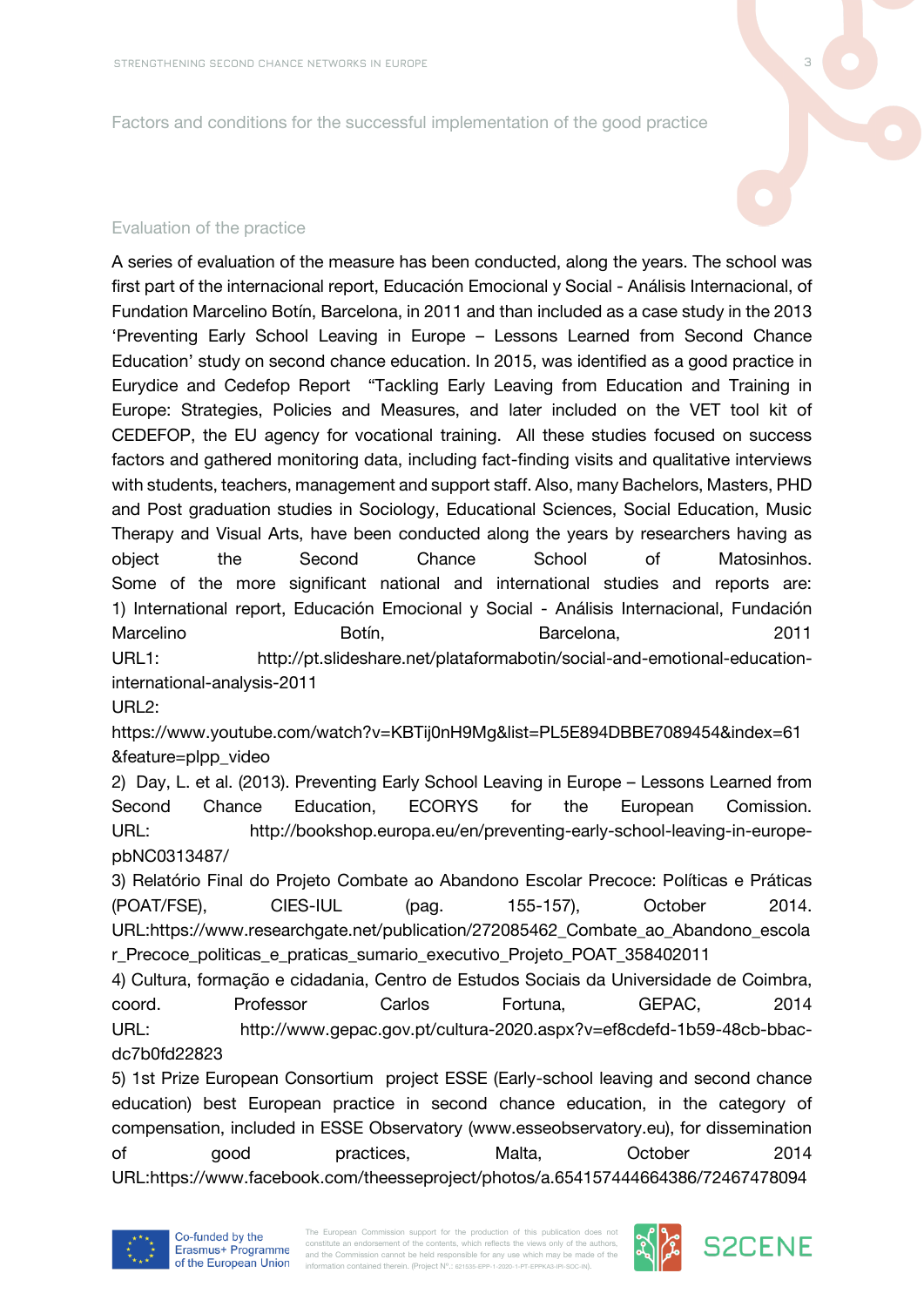#### 5985

6) "Tackling Early Leaving from Education and Training in Europe: Strategies, Policies and Measures, Eurydice and Cedefop Report 2015" URL: http://www.cedefop.europa.eu/en/publications-and-resources/publications/5558 7) "Leaving education early: putting vocational education and training centre stage", CEDEFOP 2016.

URL: http://www.cedefop.europa.eu/en/publications-and-resources/publications/5558 8) Awards Manuel António da Mota 2017 - http://premiomam.mota-engil.pt/ 9) Special number (nº 50) of the magazine "Educação Sociedade e Culturas", CIIE/FPCEUP, dedicated to project LINK, that E2OM was partner, 13 November 2017, 2017 10) E2OM project is described in the publication of the Council of Europe "T-KIT 8 - Social inclusion", 2017

11) Matos, R., Martins, F., Carneiro, A., Campos, L., Ribeiro, L., & Negrão M., Young people with paths of psychosocial risk and deviant behaviour (case study report). Porto: CEDH – Research Centre for Human Development, Universidade Católica Portuguesa, 2018 12) "A Escola de Segunda Oportunidade de Matosinhos –uma iniciativa social fundadora de uma nova política pública para a redução do abandono precoce", Congresso "50 anos depois da Pedagogia do Oprimido", an iniciative of Instituto Paulo Freire and FPCEUP, 12 July 2018;

13) "Comparative Perspectives on Early School Leaving in the European Union", Lore Van Praag, Ward Nouwen, Rut Van Caudenberg, Noel Clycq, Christiane Timmerman, chapter 3 "Shaping the policies towards early school leaving in Portugal, Sweden and Poland", Helena C. Araújo, Eunice Macedo, Alireza Behtoui, Hanna Tomaszewska-Pękała, Paulina Marchlik, Anna Wrona, Cristina Rocha, London, ed. Routledge, March 2018; 14) "How can a second chance school support young adults' transition back to education?", Eunice Macedo, Sofia A. Santos, Helena C. Araújo, European Journal of Education, Research, Development and Policy, October 2018; 15) Report for external impact evaluation, Escola de Segunda Oportunidade de Matosinhos, COATL and Universidade Católica Portuguesa, July 2019 16) A Escola de Segunda Oportunidade de Matosinhos: jovens em abandono precoce e em risco de exclusão social, Luís Mesquita & Poliksena Hardalova, Estado da Educação 2018, ed. 2019, Conselho Nacional de Educação.

#### Resources

The school is supported by a partnership that includes NGO AE2O that is the promoter and manager of the initiative, the Ministry of Education, the Municipality of Matosinhos and the local Employment services. All the partners participate with financial and human resources. In total, 20 professional staff work in the school, some of them not full time, and every year there is a number of 6-8 non payed staff, either volunteers, either internships and university students that collaborate, not every day but on a regular basis. More than 90% of the financial resources are public coming from the participation of the



The European Commission support for the production of this publication does no constitute an endorsement of the contents, which reflects the views only of the authors and the Commission cannot be held responsible for any use which may be made of the information contained therein. (Project Nº.: 621535-EPP-1-2020-1-PT-EPPKA3-IPI-SOC-IN).



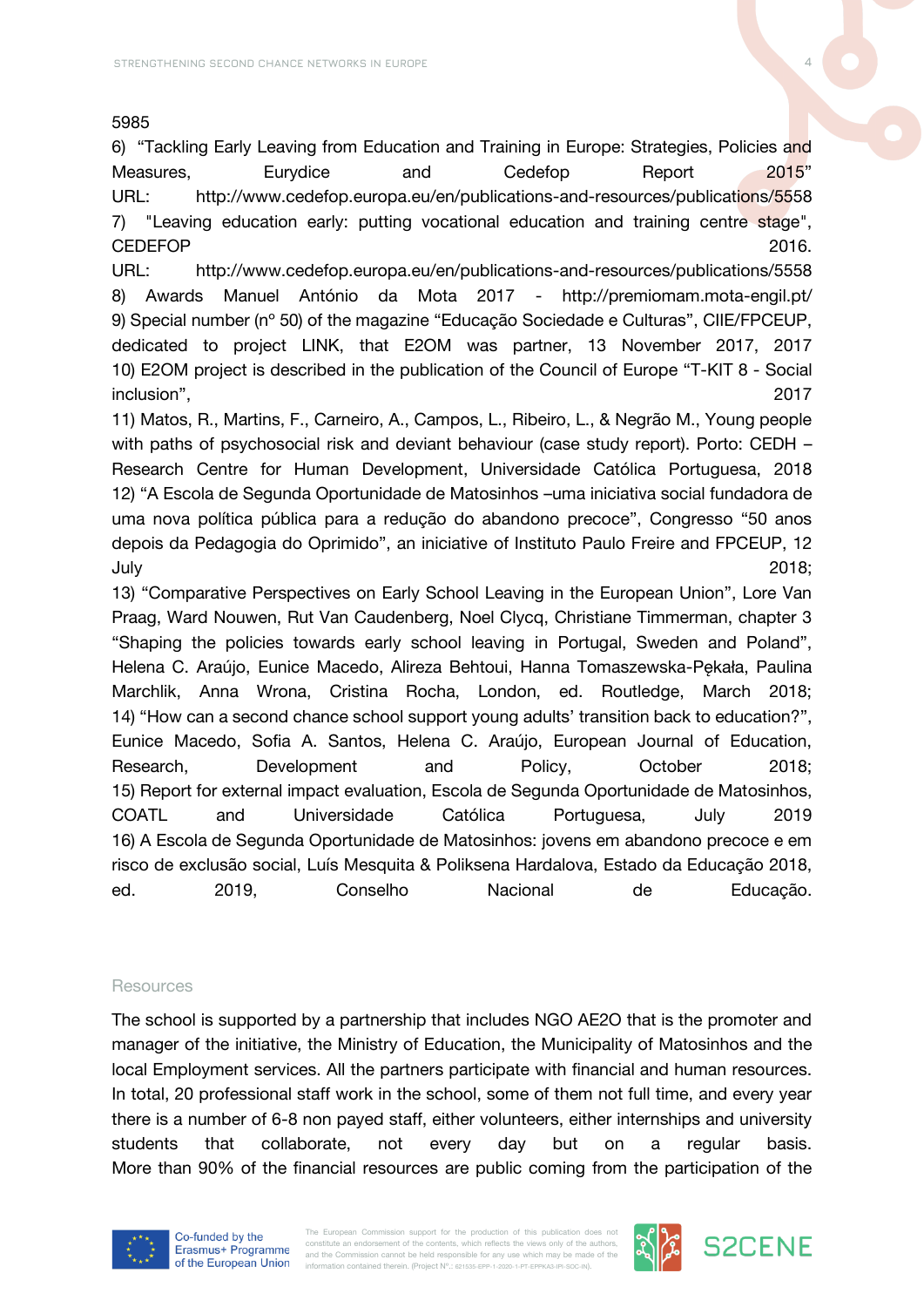partners and also from applications to national and international funding programs, namely Erasmus +. The Ministry of Education contributes with more than half of the budget, and the Municipality of Matosinhos with around 25%, being also responsible for all the costs with the premises.

#### Images, Videos, other documentation

#### 2020-21

• https://www.publico.pt/2021/06/13/local/noticia/escolas-segunda-oportunidadequerem-diferentes-1966255

• https://www.publico.pt/2021/06/09/local/noticia/escola-combate-abandonoescolar-vai-instalacoes-renovadas-1965922

• https://www.jn.pt/local/noticias/porto/matosinhos/a-peca-de-teatro-que-e-umaviagem-para-os-alunos-13821537.html

• https://www.dnoticias.pt/2021/9/24/278544-centena-e-meia-de-pessoas-marchampelo-clima-e-contra-as-desigualdades-no-porto/#

• https://rr.sapo.pt/noticia/pais/2020/12/21/educacao-abandono-escolar-baixoumas-jovens-gostam-pouco-da-escola/219377/

• https://www.lisboa.pt/agenda/o-que-fazer/detalhe/1577/3o-encontro-nacional-deiniciativas-de-educacao-de-segunda-

oportunidade?cHash=ec95cc1e08d735e8ea5cb9e091c8da09

• http://www.arlindovsky.net/2021/06/porque-os-jovens-precisam-de-uma-2a-3a-4a-5a-oportunidade-e-por-ai-adiante/

• https://eacea.ec.europa.eu/national-policies/eurydice/portugal/organisationalvariations-and-alternative-structures\_pt-pt

• https://noticias.up.pt/fpceup-une-se-a-educacao-de-segunda-oportunidade/

## 2019-20

• https://visao.sapo.pt/jornaldeletras/ideiasjl/2020-02-27-as-escolas-de-segundaoportunidade/?fbclid=IwAR0DRvd7l6ZGzYJgLWo9NorqjXeg-

oHAqC6KJp2tO6X8T6nYmqNsi6AiV2I

•https://www.youtube.com/watch?v=ABBpH3sd7nY&feature=youtu.be&fbclid=IwAR3K\_il7 Vsi6R-bdToCwGYOWEzjf8kTjMWK0PiZz\_KmaBa34uMlccX7NscY

• https://www.jn.pt/local/especial-patrocinado/videos/alunos-de-valongo-temsegunda-oportunidade-na-educacao--

11623443.html?fbclid=iwar0x0dck1ubiwsbnvdidqinhnmrparyuvat0rxhrynnyz-

gyy0wfxriwkn4

•https://www.facebook.com/novumcanal/videos/2752798851424998/UzpfSTg1ODM3MjI5 NDI1NDM2NzoyODY2NDI2MDczNDQ4OTY5/

• https://maiseducacaovalongo.wordpress.com/2019/11/20/forum-de-ermesinde-



The European Commission support for the production of this publication does not constitute an endorsement of the contents, which reflects the views only of the authors constitute an endorsement of the contents, which reflects the views only of the authors,<br>and the Commission cannot be held responsible for any use which may be made of the<br>information contained therein. (Project N°.: @1635

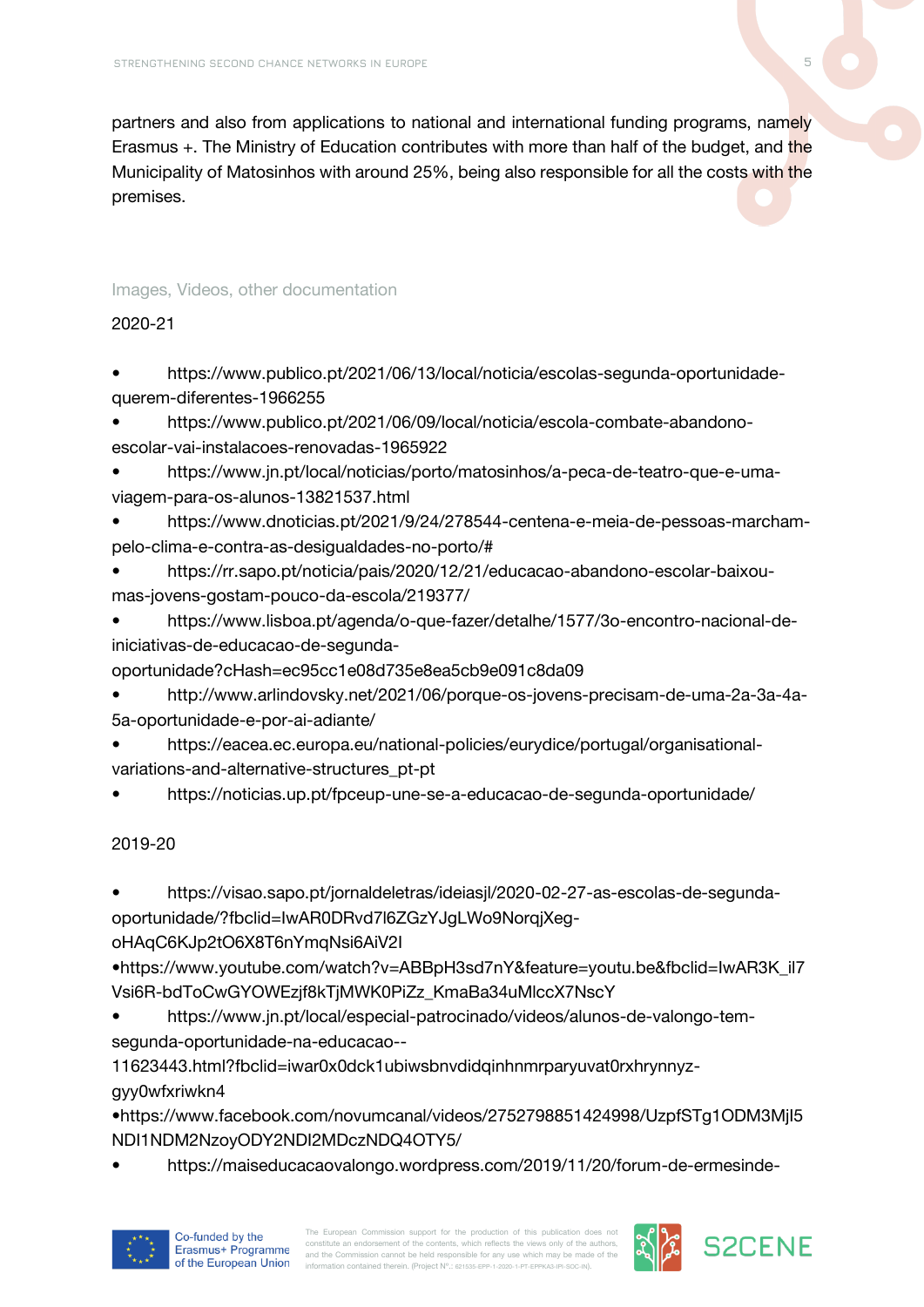recebe-2-o-encontro-nacional-de-iniciativas-de-educacao-de-segundaoportunidade/?fbclid=IwAR399Q1pNEl4QRlC3jBQj6hLdYhn6ChtsPG7RbZhyqKDQEov8oi0T08QHI

• https://www.youtube.com/watch?v=3Ra7LChxs-

0&t=15s&fbclid=IwAR1K9C4IuXBFLfjKyOqiorpxz2dcnxK-agJIV87wS5CiVUkbB37vpizWsEY

- https://ufmsecretariat.org/mednc-conference-2020/
- https://escolaamiga.pt/blog/0f7f16f6-6702-4427-ac2a-

1e3ac7e3bfe0?filters=%5B%5D&offset=0&total=10&fbclid=IwAR0nNtBC76LsJUda8Lomcd GdjpT-73UaiXPu6M5X6kbT6icbg4Vm3AxnWZU

•https://www.qualifica.gov.pt/?fbclid=IwAR2KNEePgmF1mx5rRNpFfCsSQPy1z9wpa0\_hY Dv1EvfLeP6ctsNsKtUx0ec#/noticias/209

- https://www.solidariedade.pt/site/detalhe/13812
- https://www.youtube.com/watch?v=q3RNCchiL3M
- https://sociedadejusta.pt/desenvolvimento-comunitario/segunda-oportunidadeescolar-para-jovens-em-pre-exclusao/

• https://www.youtube.com/watch?v=XfzavI\_j0Rw&list=PLIGuxi-18c-WsNF0LFagMvMYMu58ciGqy&index=7

• https://www.youtube.com/watch?v=AarO60OIyzA&list=PLIGuxi-18c-WsNF0LFagMvMYMu58cjGqy&index=23

# 2018-19

•https://www.catorze.cat/noticia/11678/escola/segunda/oportunidade?fbclid=IwAR1IgD87 AS-L16FVuegUu3msZokF42crR15MtaSppzRuouiA9VtBeGBCfxo

• https://www.publico.pt/2018/06/27/sociedade/opiniao/escola-2018--o-que-e-quetera-de-mudar-1835994?fbclid=IwAR1Nfixg2Mez0b\_Y5612ixrVqASTCQNfzqERcQ7llpsutkUrvnOLkxpe5o

• https://www.bnt.bg/bg/a/vinovni-li-sa-detsata-ni-che-ne-obichat-uchilishcheto-22022019?fbclid=IwAR0PZmGfb8BGi1beeoplC46DlsOYzgSyfgUKe8aFbEdwOVYHA2o5Qs q9F8Y (from minute 11 to minute 20) • https://www.jn.pt/nacional/interior/rebeliao-estudantil-avisa-governo-que-nao-ha-

planeta-b-

10683448.html?fbclid=IwAR0VohSUo78CMepJMshAhm4Tw384OCGIBMg0hfcU22A4h12x s1H0uzW\_RNY

• https://vimeo.com/187968739?ref=fb-

share&1&fbclid=IwAR2s7R3IJCoIRMozUXBasYTOm%20B0N118hI37tyAYuj4iciprZqBOwo M0TqDM

• https://jpn.up.pt/2019/04/23/nesta-escola-de-matosinhos-o-trabalho-e-pensadoem-funcao-de-cada-

aluno/?fbclid=IwAR1HuBqn0vtfhqJ5Tp0ywy76BkYugO2xjtTMyAhoWk4MikTjDs-flloAgFs

• https://www.tip-eu.com/post/game-of-imagination-tip-project-dissemination-inbulgaria-about-upcoming-porto-meeting-july-

2019?fbclid=IwAR3mXEueBp6Ytt175JpyLME398buppfi9PSBAxhnr1mgtmWe26VyNPELzvY





**S2CENE**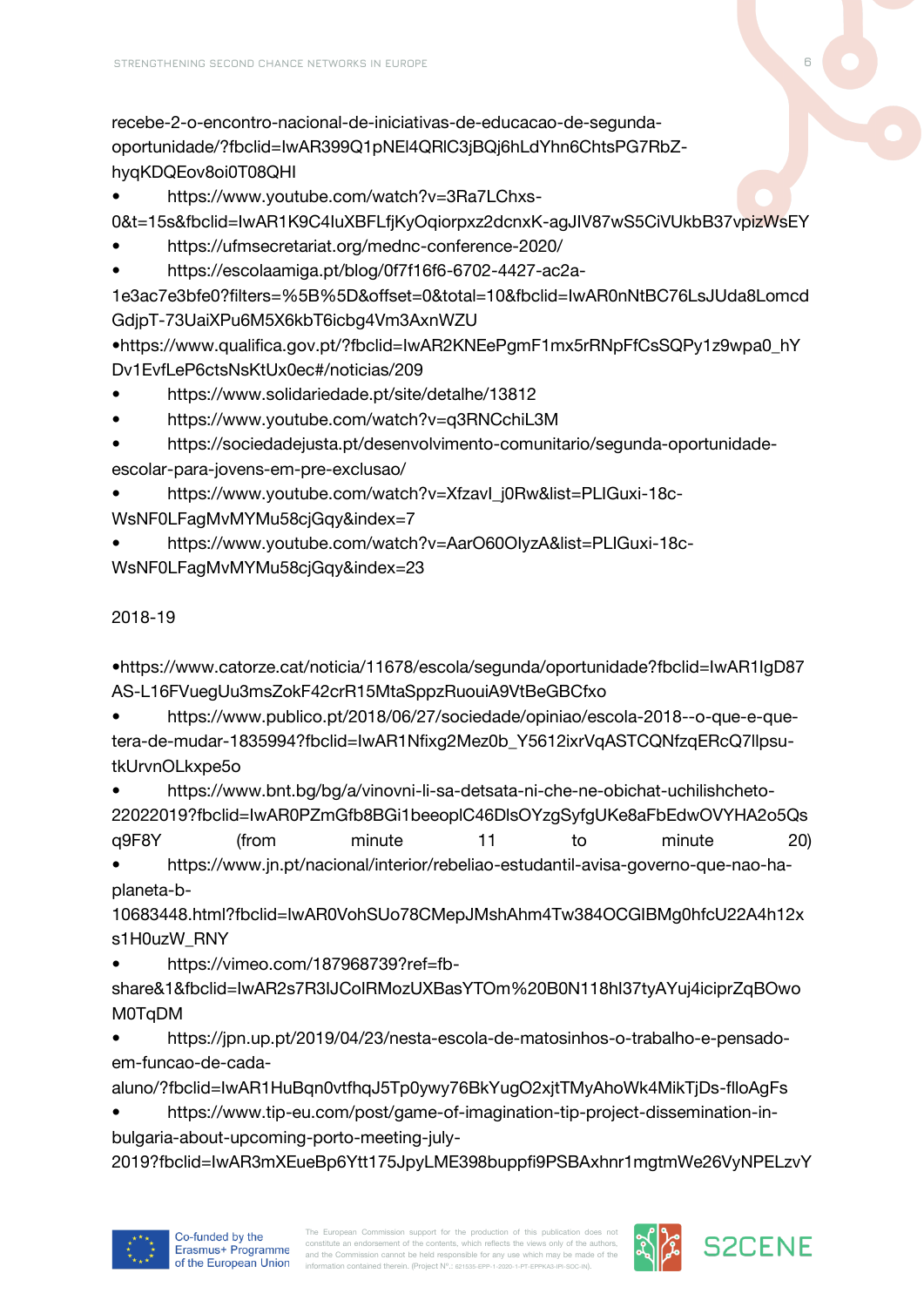•http://portocanal.sapo.pt/um\_video/WLtVpGpZDivYuPDprZ8F?fbclid=IwAR2thVmV8qwH Ysw5rjWNrIFWpz9gTH0b3Nx21V7OU7Nm5mQaDdatFNIrSog

• https://www.publico.pt/2019/08/06/sociedade/noticia/reconhecido-modeloresponde-casos-graves-abandono-escolar-1882459

• https://expresso.pt/sociedade/2019-08-06-Governo-lanca-novo-programa-paracombater-abandono-escolar-precoce-e-exclusao-social

- https://www.educare.pt/noticias/noticia/ver/?id=153366&langid=1
- https://www.cm-matosinhos.pt/pages/242?news\_id=6426

• http://portocanal.sapo.pt/noticia/181686?fbclid=IwAR2aA-KVyd\_2H-

1gPbHPNBvr0uHKUT3ozQyV6pJHYM0z6X5grpOUBHh-Kg0

• https://www.portugal.gov.pt/pt/gc21/comunicacao/comunicado?i=segundaoportunidade-2o-mais-uma-resposta-de-combate-ao-abandono-escolar

• https://www.facebook.com/krasimir.stoichkov.1/videos/2308494076033527/ •https://www.facebook.com/photo.php?fbid=2001912756537616&set=gm.1415352265265 752&type=3&theater&ifg=1

•https://www.facebook.com/photo.php?fbid=1999674966761395&set=gm.1414712748663 037&type=3&theater&ifg=1

• https://ensina.rtp.pt/artigo/uma-escola-de-muitas-oportunidades/

• https://www.noticiasaominuto.com/pais/1300860/sem-treguas-para-comabandono-escolar-eis-a-segunda-oportunidade-2o

• https://www.comumonline.com/2019/08/portugal-e-o-primeiro-pais-da-ue-alegalizar-o-projeto-que-combate-o-abandono-escolar/

• https://viva-porto.pt/batismo-de-karting-para-alunos-da-escola-de-segundaoportunidade-de-matosinhos/

• https://sicnoticias.pt/pais/2019-08-06-Governo-lanca-novo-programa-paracombater-abandono-escolar-e-exclusao-social

• http://pracadasredes.caixademitos.com/2019/04/04/perspetivas-de-integracaosocial-e-profissional-dos-jovens/

• https://www.youtube.com/watch?v=ig-Rdtci0l8&list=PLIGuxi-18c-WsNF0LFagMvMYMu58cjGqy&index=3

# 2017-18

• https://sicnoticias.pt/pais/2017-09-10-Escola-de-Segunda-Oportunidade-dedicase-ao-combate-do-abandono-escolar

• https://www.tsf.pt/programa/portugal-futuro/emissao/finalista---escola-desegunda-oportuindade-8898914.html

• www.juponline.pt/sociedade/artigo/23845/inauguracao-de-mural-da-escolasegunda-oportunidade-em-sao-mamede-de-infesta.aspx

• https://www.youtube.com/watch?v=KMCtT3PpYFE

•https://www.facebook.com/escola.oportunidade/photos/a.861015387323391/1657510571 007198/?type=3&theater

• https://www.tsf.pt/sociedade/interior/escola-de--segunda-oportunidade-de-



The European Commission support for the production of this publication does not constitute an endorsement of the contents, which reflects the views only of the authors constitute an endorsement of the contents, which reflects the views only of the authors,<br>and the Commission cannot be held responsible for any use which may be made of the<br>information contained therein. (Project N°.: @1635

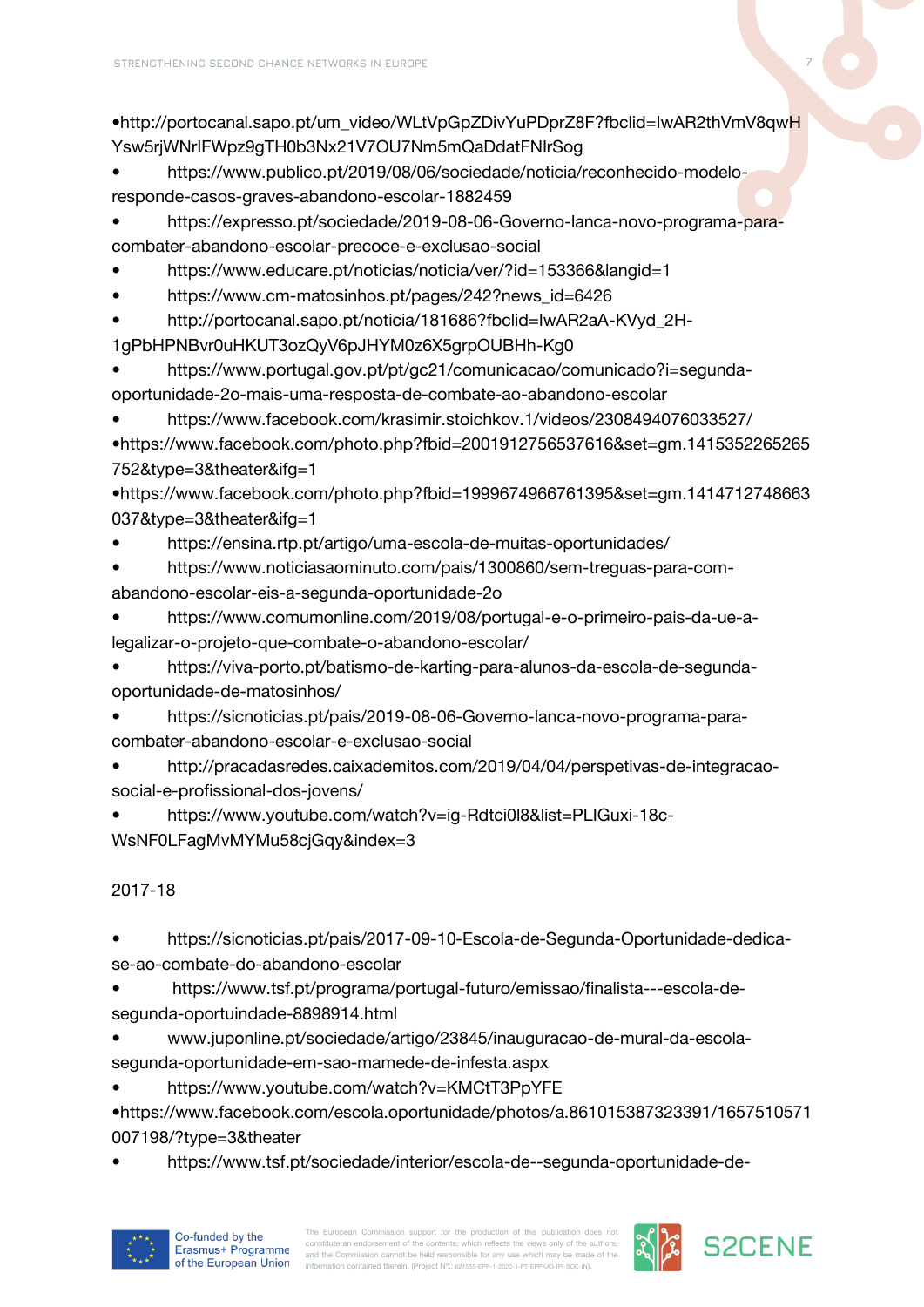matosinhos-vence-premio-8955165.html

• https://tviplayer.iol.pt/programa/jornal-das-

8/53c6b3903004dc006243d0cf/video/5a2467da0cf2a7c0f892e82a (starting at 4:30)

• http://www.viva-porto.pt/Em-Destaque/premio-manuel-antonio-da-mota-distingueescola-de-segunda-oportunidade-de-matosinhos.html

• http://portocanal.sapo.pt/um\_video/uzfIkbwR6fbzIsFlLssq/

• https://www.dn.pt/sociedade/premio-manuel-antonio-da-mota-distingue-

associacao-de-matosinhos-com-50-mil-euros-8960487.html

• https://www.jn.pt/lusa/premio-manuel-antonio-da-mota-distingue-associacao-dematosinhos-com-50-mil-euros-8960489.html

• https://www.rtp.pt/noticias/cultura/premio-manuel-antonio-da-mota-distingueassociacao-de-matosinhos-com-50-mil-euros\_n1044151

• https://rr.sapo.pt/noticia/99880/antonio-costa-portugal-precisa-ultrapassar-deficedo-desconhecimento

• https://expresso.pt/sociedade/2017-09-10-Escola-de-Segunda-Oportunidadededica-se-ao-combate-do-abandono-escolar

• https://expresso.pt/sociedade/2017-12-03-Premio-Manuel-Antonio-da-Motadistingue-associacao-de-Matosinhos-com-50-mil-euros#gs.kxzuCEY

• https://jornaleconomico.sapo.pt/noticias/antonio-costa-emprego-tambem-geracrescimento-e-uma-forma-sa-de-sanearmos-as-financas-publicas-240250#.WiXTCYa5nSA.facebook

• https://www.rtp.pt/play/p2483/e318948/3-as-19 (starting at 3:20) •https://www.facebook.com/escola.oportunidade/photos/a.861015387323391/1668824889 875766/?type=3&theater

•https://www.facebook.com/groups/1159297704204544/permalink/1320440598090253/

- https://bnt2.bnt.bg/bg/a/blgariya-2100-08022018 (starting at 27:20)
- https://www.bnt.bg/bg/a/initsiativi-za-vvrshchane-na-detsata-v-uchilishche
- https://www.facebook.com/watch/?v=1973457492673193
- https://www.youtube.com/watch?v=bGb9UTCGViE

• https://24.sapo.pt/atualidade/artigos/escolas-de-segunda-oportunidade-tambemservem-para-ensinar-alunos-a-comportar-se

• https://www.e2oespana.org/en-matosinhos-portugal-las-redes-nacionales-abrennuevas-oportunidades-para-las-e2o/

• https://www.youtube.com/watch?v=MkIn3q2FezY&list=PLIGuxi-18c-WsNF0LFagMvMYMu58cjGqy&index=11&t=6s

## 2016-17

• https://www.rtp.pt/play/p3028/e289929/portugal-em-direto/576998 (starting at 10:05)

• - https://www.rtp.pt/noticias/pais/unica-escola-do-pais-que-da-segundaoportunidade-fica-em-matosinhos\_v1003079

• https://www.publico.pt/2017/04/28/sociedade/reportagem/esta-escola-chamou-os-





**S2CENE**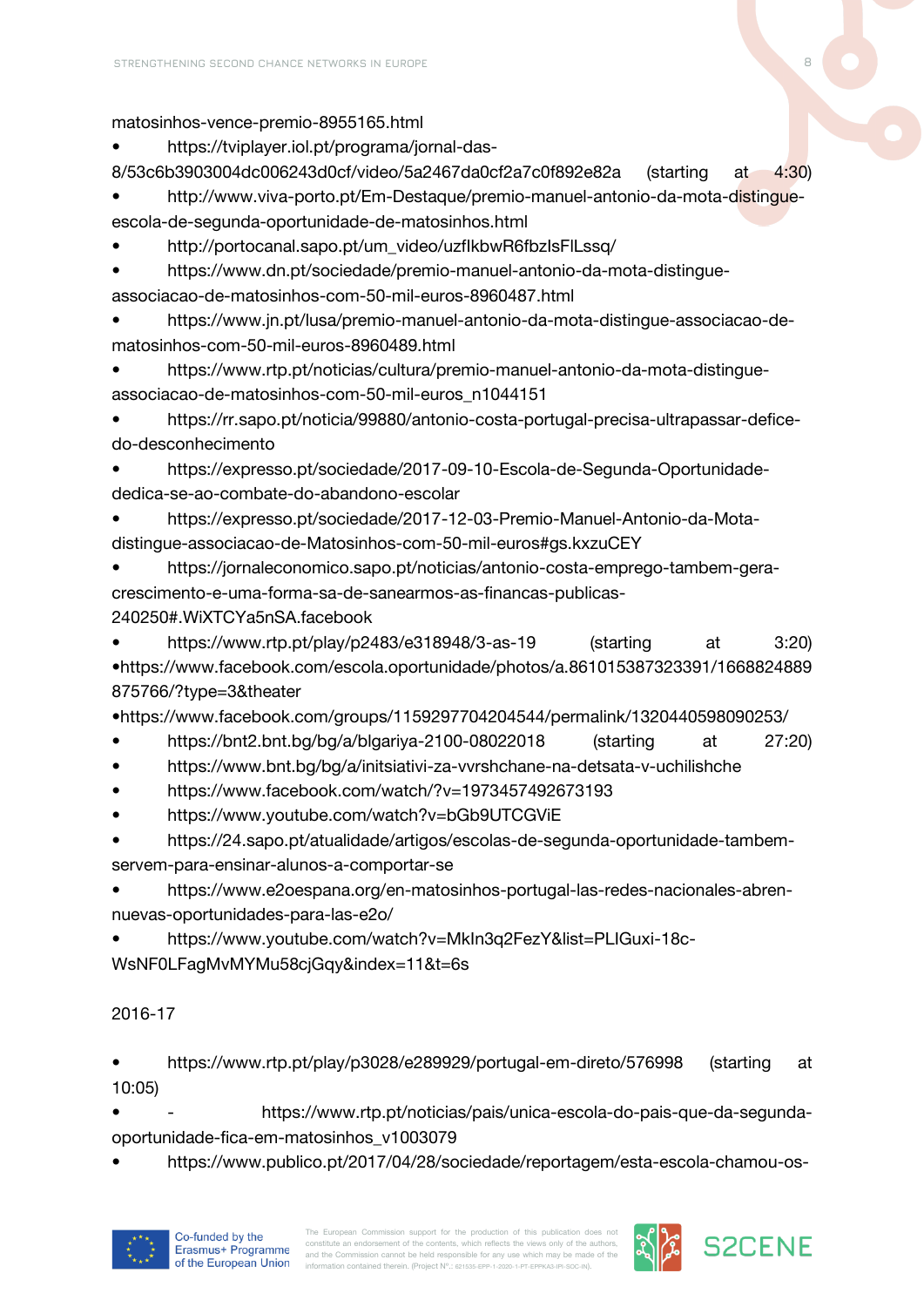alunos-de-volta-e-agora-e-um-exemplo-na-europa-1770267

• https://www.publico.pt/2017/04/28/sociedade/noticia/segunda-oportunidadeespera-reconhecimento-do-seu-modelo-pelo-ministerio-1770272

• https://www.jn.pt/opiniao/convidados/a-reducao-do-abandono-escolar-8514211.html

- https://www.jn.pt/opiniao/convidados/uma-segunda-oportunidade-8556507.html
- https://gulbenkian.pt/project/escola-de-segunda-oportunidade-de-matosinhos/
- https://www.esmae.ipp.pt/noticias/as-viagens-de-viagem

#### 2015-16

- http://norteemrede.ccdr-n.pt/destaques/a-escola-de-segunda-oportunidade-dematosinhos-investiga-as-melhores-praticas-contra-o-abandono-escolar
- http://radiovozdematosinhos.pt/2016/07/17/encerramento-do-ano-letivo-na-escolade-segunda-oportunidade/
- http://www.viva-porto.pt/Geral/escola-do-estadio-do-mar-com-mural-artistico.html

## 2014-15

- https://www.youtube.com/watch?v=b\_QMZYs9zPc
- http://www.educare.pt/noticias/noticia/ver/?id=36785&langid=1
- http://videos.sapo.pt/4HfFIKgFv10asPz1aWbd?fb\_ref=Default
- https://www.youtube.com/watch?v=kLb4Ykzsyu4
- https://www.youtube.com/watch?v=iZe97MF71eo&list=PLIGuxi-18c-

WsNF0LFagMvMYMu58cjGqy&index=6

#### 2008-13

- https://www.publico.pt/2012/04/29/jornal/escola-de-segunda-oportunidade-podefechar-antes-do-final-do-ano-24455456
- https://www.rtp.pt/noticias/pais/escola-de-segunda-oportunidade-pode-fechar-emmatosinhos\_v546765
- https://www.rtp.pt/noticias/pais/escola-de-segunda-oportunidade-naofecha\_v549693

• https://www.youtube.com/watch?v=2vb9jIWs5UA&list=PLIGuxi-18c-WsNF0LFagMvMYMu58cjGqy&index=14

- https://visao.sapo.pt/atualidade/sociedade/2012-11-02-nao-acabei-aescolaf694102/#&gid=0&pid=1
- https://www.youtube.com/watch?v=U3BPc5IIYF4
- https://www.youtube.com/watch?v=DMPYs-fRhtQ&list=PLIGuxi-18c-WsNF0LFagMvMYMu58ciGqy&index=8
- https://www.youtube.com/watch?v=DR4PntuLDGE&list=PLIGuxi-18c-WsNF0LFagMvMYMu58cjGqy&index=9



The European Commission support for the production of this publication does not constitute an endorsement of the contents, which reflects the views only of the authors constitute an endorsement of the contents, which reflects the views only of the authors,<br>and the Commission cannot be held responsible for any use which may be made of the<br>information contained therein. (Project N°.: @1635